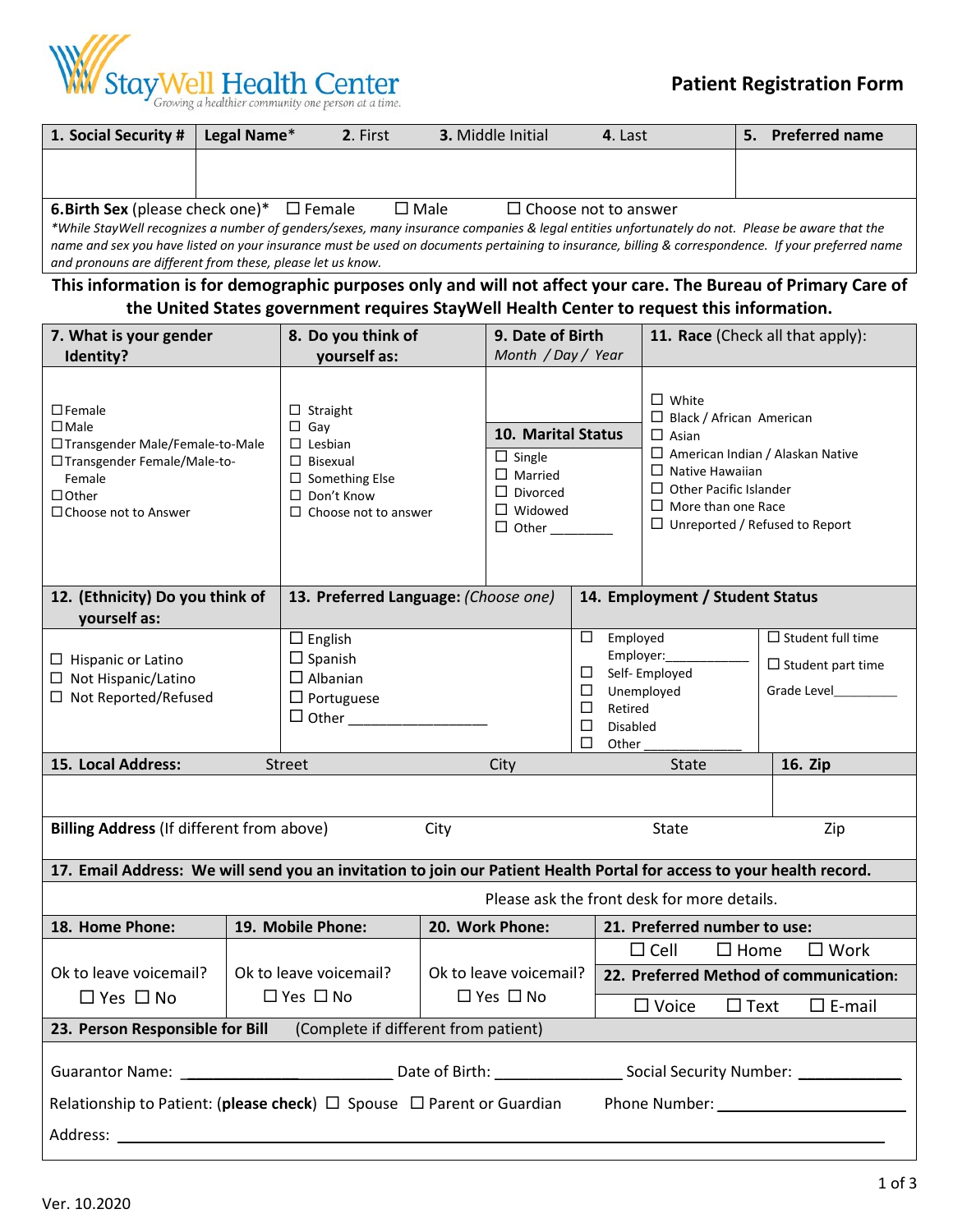

| 24. Household Income and Size. This information is for grant & UDS reporting purposes only. No personally identifiable<br>information is ever reported. This section helps us to receive funding to provide your care.                                                                                                                                                                                                                                                                                                                                                                                                                                                                                             |                                                                                                                        |                  |                                                     |                          |                                             |  |  |
|--------------------------------------------------------------------------------------------------------------------------------------------------------------------------------------------------------------------------------------------------------------------------------------------------------------------------------------------------------------------------------------------------------------------------------------------------------------------------------------------------------------------------------------------------------------------------------------------------------------------------------------------------------------------------------------------------------------------|------------------------------------------------------------------------------------------------------------------------|------------------|-----------------------------------------------------|--------------------------|---------------------------------------------|--|--|
| How many people live in your household? _______                                                                                                                                                                                                                                                                                                                                                                                                                                                                                                                                                                                                                                                                    |                                                                                                                        |                  |                                                     |                          |                                             |  |  |
|                                                                                                                                                                                                                                                                                                                                                                                                                                                                                                                                                                                                                                                                                                                    | What is the total income for your household: $\sin \theta$ masses weekly / Monthly / Yearly $\Box$ I Decline to Report |                  |                                                     |                          |                                             |  |  |
| 25. What is your housing situation today? (Choose one)                                                                                                                                                                                                                                                                                                                                                                                                                                                                                                                                                                                                                                                             |                                                                                                                        |                  |                                                     |                          |                                             |  |  |
| $\Box$ I live in my home, which I rent, lease or own. (Not Homeless)<br>$\Box$ I am staying with friends and/or extended family members on a temporary basis ( <i>Doubling-up</i> )<br>$\Box$ I live in a public or private facility that provides temporary shelter (shelter, mission, motel, single room occupancy)<br>(Transitional)<br>$\Box$ I have been released form an institution (jail or Hospital) without stable housing to return to. ( <i>Homeless</i> )<br>$\Box$ I live on the streets, in a car, park, sidewalk, abandoned building, or other unstable non-permanent situation.<br>(Street)<br><b>Public Housing:</b> $\Box$ Yes $\Box$ No<br>$\Box$ I live in a foster care environment. (Other) |                                                                                                                        |                  |                                                     |                          |                                             |  |  |
| 26. Are you a refugee?                                                                                                                                                                                                                                                                                                                                                                                                                                                                                                                                                                                                                                                                                             |                                                                                                                        |                  | $\Box$ Yes; Country of birth: _______________       |                          | $\Box$ No $\Box$ Choose not to answer       |  |  |
| 27. Are you a veteran?                                                                                                                                                                                                                                                                                                                                                                                                                                                                                                                                                                                                                                                                                             | $\Box$ Yes                                                                                                             | $\Box$ No        |                                                     |                          |                                             |  |  |
| 28. Are you a migrant or seasonal worker?<br>$\Box$ Yes                                                                                                                                                                                                                                                                                                                                                                                                                                                                                                                                                                                                                                                            | $\square$ No                                                                                                           |                  | If yes, are you: $\Box$ Migrant                     |                          | $\Box$ Seasonal $\Box$ Choose not to answer |  |  |
| 29. What is your Primary insurance?                                                                                                                                                                                                                                                                                                                                                                                                                                                                                                                                                                                                                                                                                |                                                                                                                        |                  | 30. What is your Secondary insurance?               |                          |                                             |  |  |
|                                                                                                                                                                                                                                                                                                                                                                                                                                                                                                                                                                                                                                                                                                                    |                                                                                                                        |                  |                                                     |                          |                                             |  |  |
|                                                                                                                                                                                                                                                                                                                                                                                                                                                                                                                                                                                                                                                                                                                    |                                                                                                                        |                  |                                                     |                          |                                             |  |  |
| □ Private Insurance name-<br>□ Private Insurance name-<br>□ Private Insurance name-                                                                                                                                                                                                                                                                                                                                                                                                                                                                                                                                                                                                                                |                                                                                                                        |                  |                                                     |                          |                                             |  |  |
| ID#: __________________________Group#: ____________                                                                                                                                                                                                                                                                                                                                                                                                                                                                                                                                                                                                                                                                |                                                                                                                        |                  | ID#: __________________________Group#: ____________ |                          |                                             |  |  |
| $\Box$ Medical<br>$\Box$ Dental $\Box$ Behavioral Health<br>$\Box$ Medical<br>$\Box$ Dental $\Box$ Behavioral Health                                                                                                                                                                                                                                                                                                                                                                                                                                                                                                                                                                                               |                                                                                                                        |                  |                                                     |                          |                                             |  |  |
|                                                                                                                                                                                                                                                                                                                                                                                                                                                                                                                                                                                                                                                                                                                    |                                                                                                                        |                  |                                                     |                          |                                             |  |  |
|                                                                                                                                                                                                                                                                                                                                                                                                                                                                                                                                                                                                                                                                                                                    | $\Box$ Medical                                                                                                         | $\square$ Dental |                                                     | $\Box$ Behavioral Health |                                             |  |  |
| $\Box$ None / I am Uninsured (Self-Pay)                                                                                                                                                                                                                                                                                                                                                                                                                                                                                                                                                                                                                                                                            |                                                                                                                        |                  | Please ask about our Sliding Fee Discount Program.  |                          |                                             |  |  |
| <b>Phone Number</b><br><b>Emergency Contact Name</b>                                                                                                                                                                                                                                                                                                                                                                                                                                                                                                                                                                                                                                                               |                                                                                                                        |                  |                                                     |                          | <b>Relationship to patient</b>              |  |  |
|                                                                                                                                                                                                                                                                                                                                                                                                                                                                                                                                                                                                                                                                                                                    |                                                                                                                        |                  |                                                     |                          |                                             |  |  |
| If you are under 19, the department of Public Health required that you provide parent/guardian contact information.                                                                                                                                                                                                                                                                                                                                                                                                                                                                                                                                                                                                |                                                                                                                        |                  |                                                     |                          |                                             |  |  |
| <b>Parent/Guardian Name</b><br><b>Phone Number</b>                                                                                                                                                                                                                                                                                                                                                                                                                                                                                                                                                                                                                                                                 |                                                                                                                        |                  | <b>Relationship to patient</b>                      |                          |                                             |  |  |
|                                                                                                                                                                                                                                                                                                                                                                                                                                                                                                                                                                                                                                                                                                                    |                                                                                                                        |                  |                                                     |                          |                                             |  |  |
| StayWell Health Center will send certain correspondence, such as bills, to your mailing address. How would you prefer<br>to receive other types of written correspondence? (Check one) $\Box$ Secure E-mail<br>$\Box$ Letter<br>$\Box$ Other(Pick-up)                                                                                                                                                                                                                                                                                                                                                                                                                                                              |                                                                                                                        |                  |                                                     |                          |                                             |  |  |
| <b>Pharmacy Name &amp;</b><br>Location:                                                                                                                                                                                                                                                                                                                                                                                                                                                                                                                                                                                                                                                                            |                                                                                                                        |                  | <b>Pharmacy Phone Number:</b>                       |                          |                                             |  |  |
| Do you require any special accommodations?                                                                                                                                                                                                                                                                                                                                                                                                                                                                                                                                                                                                                                                                         |                                                                                                                        |                  |                                                     |                          |                                             |  |  |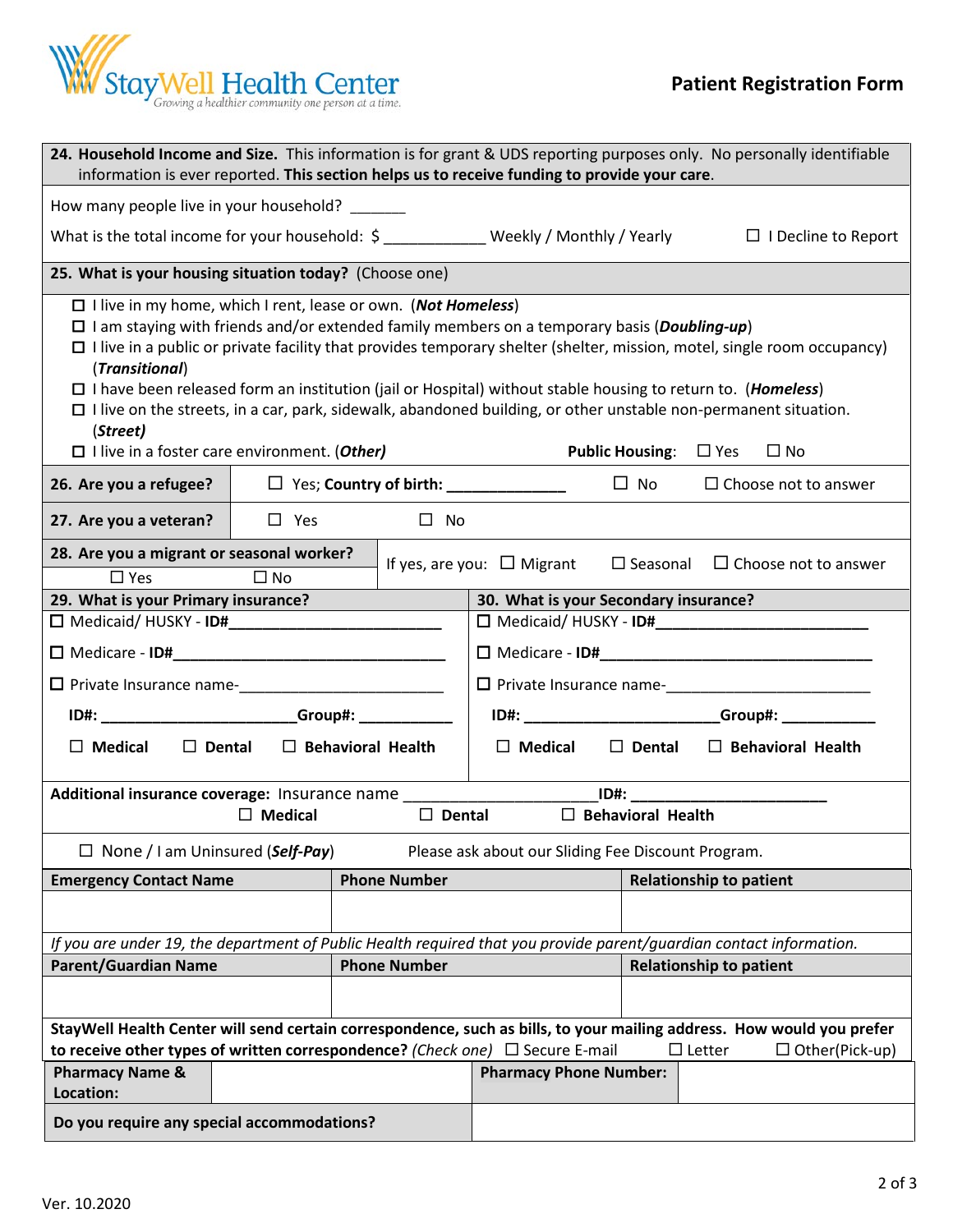

Patient Name:

**Consent for Treatment:** I hereby grant permission for the StayWell attending physician and/or other professional Medical/Dental staff to treat me and any family members for routine Medical/Dental/Behavioral Health care. For emergency situations when I cannot be reached, I give permission for my minor dependents to be treated for the emergency condition. As part of your procedure or tests, patients may be tested for Human Immunodeficiency Virus (HIV) and such testing is voluntary and you may choose not to be tested.

**Assignment of Benefits:** I hereby authorize the staff of StayWell to render such services as may be deemed necessary to me, or my child. I hereby authorize release of all necessary information to insurance companies or other payers, & assign to StayWell Health Center the right to claim & collect insurance benefits. I request the payment of authorized benefits be made on my behalf. I assign the benefits payable for hospital/clinic (or physicians) services to the hospital hospital/clinic (or physicians) furnishings the services, and authorize SWHC to submit claims to potential third-party payors for me.

**Self-Pay:** I understand that if my health plan does not consider SWHC or any other provider under contract with them, a participating provider, charges incurred will be paid by me. I further agree to accept full financial responsibility for payment of charges. In addition, if claims for damages arise as a result of the injuries for which I am being treated, I authorize my attorney/agent to pay all unpaid medical-dental-behavioral health bills owed to SWHC related to the injuries out of any proceeds that I receive from any third party.

# **I have been given the opportunity to apply for the StayWell Sliding Fee Discount Program and I DO NOT wish to apply for the StayWell Sliding Fee Discount Program at this time. I understand I can still apply in the future.**

**Notice of Privacy Practices:** StayWell's Notice of Privacy Practices describes how protected health information about you may be used and disclosed. Protected health information is any information about you that relates to your past, present, or future physical or mental health, as well as related health care services. This Notice also describes your rights to access and control your protected health information, and how you can get access to this information. Please review it carefully. **By law, we are required to provide you with our NOTICE OF PRIVACY PRACTICES.** 

**Acknowledgement of Notice of Privacy Practices:** I hereby acknowledge that I have received a copy of StayWell's **NOTICE OF PRIVACY PRACTICES** and **PATIENTS RIGHTS & RESPONSIBILITIES.** I understand that if I have questions or complaints regarding my privacy rights that I may contact StayWell's Privacy Officer. I further understand that the practice will offer me updates to this **NOTICE OF PRIVACY PRACTICES** should it be amended, modified, or changed in anyway.

### **I certify that the above information is true and correct.**

|       | <b>Reviewed By:</b> |  |
|-------|---------------------|--|
| Date: | Date:               |  |
|       | Date:               |  |